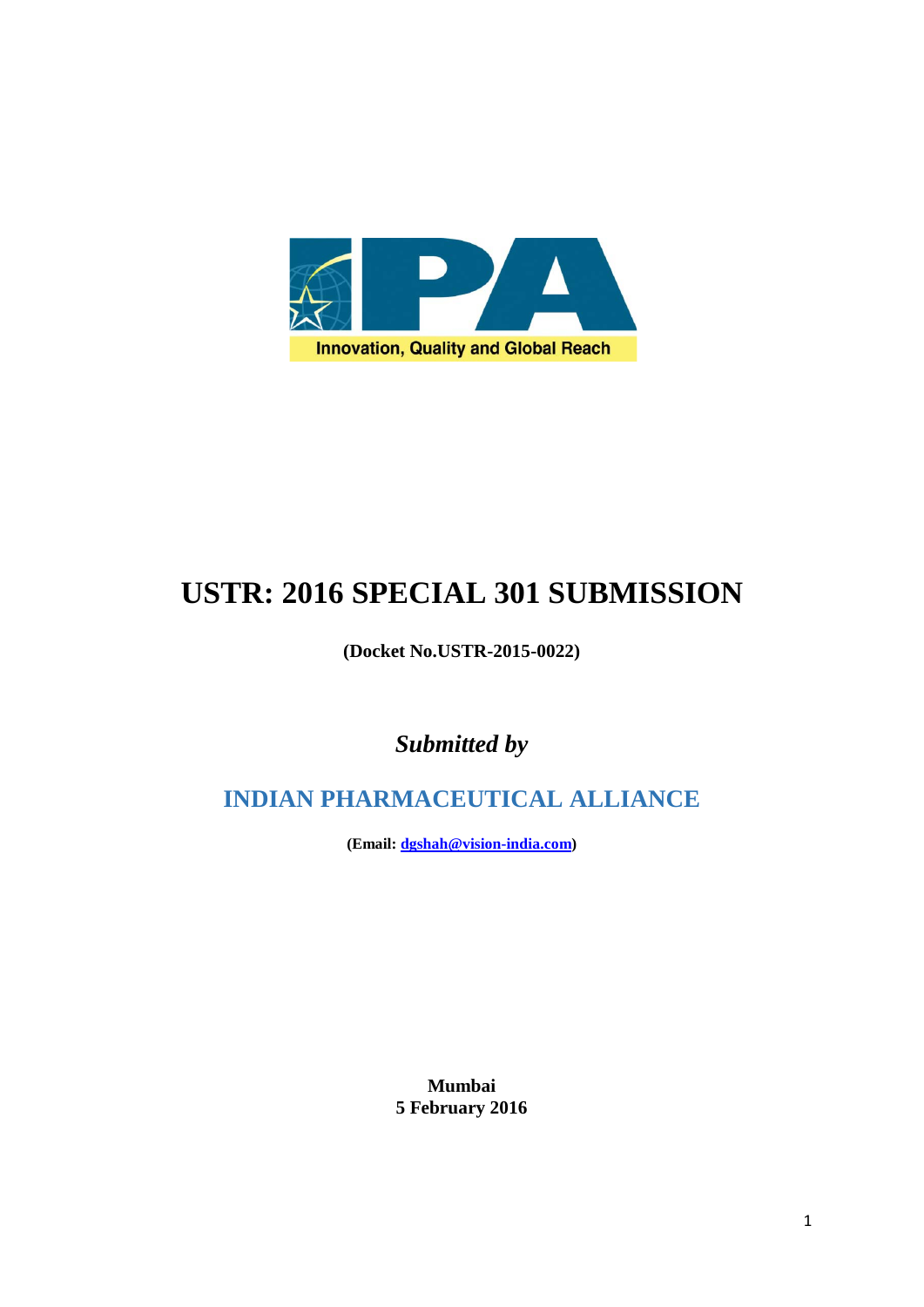## **USTR: 2016 Special 301 Submission**

- 1. My name is Dilip G Shah. I am Secretary General of the Indian Pharmaceutical Alliance (IPA). I am respectfully making this submission to the USTR on behalf of the IPA for the 2016 Special 301 Review.
- 2. The IPA's membership consists of twenty pharmaceutical companies which collectively account for close to 85 percent of private sector investment on pharmaceutical research and development in India, 60 percent of the country's exports of pharmaceuticals and related services and about 45 percent of the domestic market.We therefore have a vital interest in the protection of our innovations, not only for developing cost-effective and useful improvements in existing medicines, but also for discoveries of new medicines.
- 3. This submission is confined to the issues relevant to the pharmaceutical industry. It provides information and perspectives that may aid the USTR in determining whether India denies adequate and effective protection of intellectual property rights or denies fair and equitable market access to U.S. persons who rely on intellectual property protection related to the pharmaceutical industry.
- 4. The facts and commentary in this submission focus on three main themes:
	- Innovation-led American pharmaceutical companies are striking deals with Indian companies to gain access not only to the Indian market but also to the developing world. As such deals are based on expectations of mutual benefit, their number has the potential to increase rapidly, making a significant difference to the revenues of American companies directly, or through their subsidiaries in India. Indian companies are investing in manufacturing facilities in the U.S. so that they can better access their most important market. This also serves to create jobs in the U.S. If these 'green shoots' of collaboration are allowed time and space to grow, they will contribute to clearing the air of past acrimony and help accelerate the momentum of engagement between the U.S. and India at the policy level.
	- Recent developments in India suggest that the procedural irritants relating to patents which have been highlighted to the USTR in the past are being seriously addressed. Specific steps have already been taken to strengthen the Patent Office. The Supreme Court of India has interpreted the Patents Act to remove apprehensions of abusive multiplicity of challenges to the validity of a patent. Important legislation is now in place to speed up the resolution of commercial disputes, including those relating to intellectual property rights. Judicial enforcement of patent rights has strengthened with a number of injunctions being granted to prevent infringement of pharmaceutical patents even before the infringement has occurred.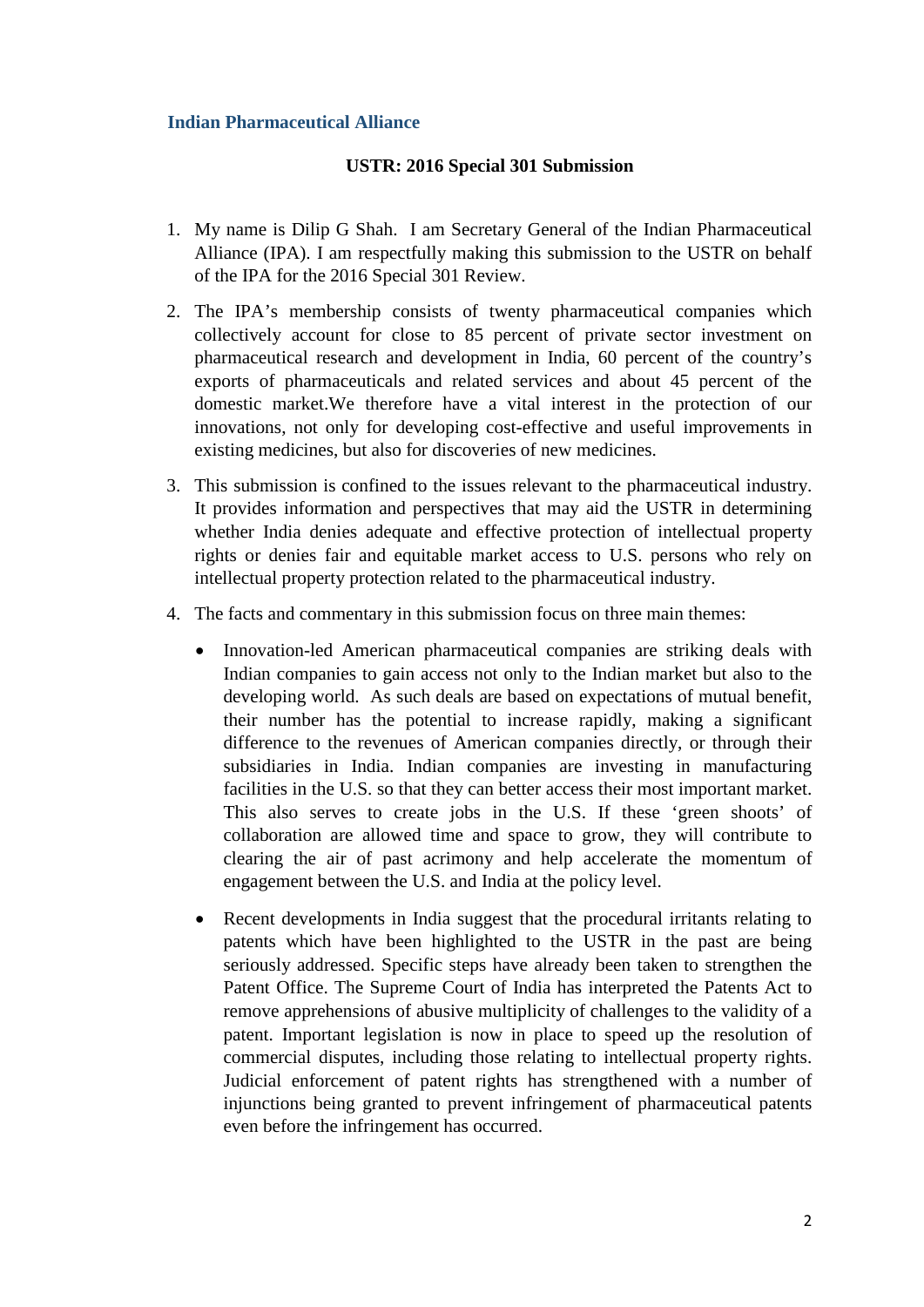Some long-standing substantive grievances of U.S. companies relating to India's intellectual property rights regime remain. These are mainly the compulsory licensing provision in Section 84 and the prohibition on grant of patents to new forms of known substances without therapeutic benefit in Section 3(d) of the Patents Act. American innovator companies are also concerned by the alleged lack of data exclusivity. India's stance is that the current patent regime is fully TRIPs compliant and strikes the appropriate balance between the grant of monopoly patent rights and public health imperatives. We have detailed our understanding of this stance in our previous submission for USTR's 2014 Special 301 Review and repeating them is superfluous. Instead, we now present further data to suggest that the gulf between the U.S. and Indian patent regimes may not be as wide as perceived in terms of outcomes for patentees. More than other approaches, data-driven dialogue may narrow the divide.

## **I. Collaboration**

- 5. In August 2015, Amgen Inc. and Dr. Reddy's Laboratories Ltd. (Dr. Reddy's) entered into a strategic collaboration to market and distribute three Amgen medicines in India in the areas of oncology and cardiology. Under the terms of the collaboration, Dr. Reddy's shall perform a full range of regulatory and commercial services to seek approval and launch  $Kyprolis^{TM}$  (carfilzomib), Blincyto<sup>TM</sup> (blinatumomab) and Repatha<sup>TM</sup> (evolocumab) in India.
- 6. In August 2015, Gilead Sciences Inc. announced additional licensing agreements with Indian companies to manufacture generic hepatitis C medicines for 101 developing countries.<sup>[1](#page-2-0)</sup> The total number of licensing agreements now stands at eleven, up from the seven it had announced on 15 September 2014 for the manufacture and distribution of sofosbuvir (Sovaldi<sup>TM</sup>) and the investigational single tablet regimen of ledipasvir/sofosbuvir (Harvoni<sup>TM</sup>) for distribution in 91 developing countries, expanding access to affordable medication to more than 100 million people living with hepatitis C, representing 54% of the total global infected population.<sup>[2](#page-2-1)</sup>
- 7. In May-June 2015, AstraZeneca (whose subsidiary is incorporated in the U.S.) has entered into co-marketing deals with Indian companies through their Indian subsidiary. Under this structure, AstraZeneca will continue marketing their products with their global brand names in India, but Indian companies will also launch their own brands of the same drugs under licence. Dr. Reddy's will market saxagliptin and its fixed dose combination with metformin for Type 2 diabetes<sup>[3](#page-2-2)</sup> and Sun Pharmaceutical Industries Ltd. (Sun Pharma) will market ticagelor.**[4](#page-2-3)**

 $\frac{1}{1}$ <http://www.gilead.com/~/media/files/pdfs/other/hcv%20generic%20agreement%20fast%20facts%2072815.pdf>

<span id="page-2-1"></span><span id="page-2-0"></span><sup>2</sup> [http://www.gilead.com/news/press-releases/2014/9/gilead-announces-generic-licensing-agreements-to-increase-access](http://www.gilead.com/news/press-releases/2014/9/gilead-announces-generic-licensing-agreements-to-increase-access-to-hepatitis-c-treatments-in-developing-countries)[to-hepatitis-c-treatments-in-developing-countries](http://www.gilead.com/news/press-releases/2014/9/gilead-announces-generic-licensing-agreements-to-increase-access-to-hepatitis-c-treatments-in-developing-countries)

<sup>&</sup>lt;sup>3</sup><http://www.drreddys.com/media/press-releases/may29-2015.html>

<span id="page-2-3"></span><span id="page-2-2"></span>[http://www.sunpharma.com/Media/Press-Releases/Press%20Release%20-](http://www.sunpharma.com/Media/Press-Releases/Press%20Release%20-%20Sun%20AstraZeneca%20India%20Collaboration-.pdf)

[<sup>%20</sup>Sun%20AstraZeneca%20India%20Collaboration-.pdf](http://www.sunpharma.com/Media/Press-Releases/Press%20Release%20-%20Sun%20AstraZeneca%20India%20Collaboration-.pdf)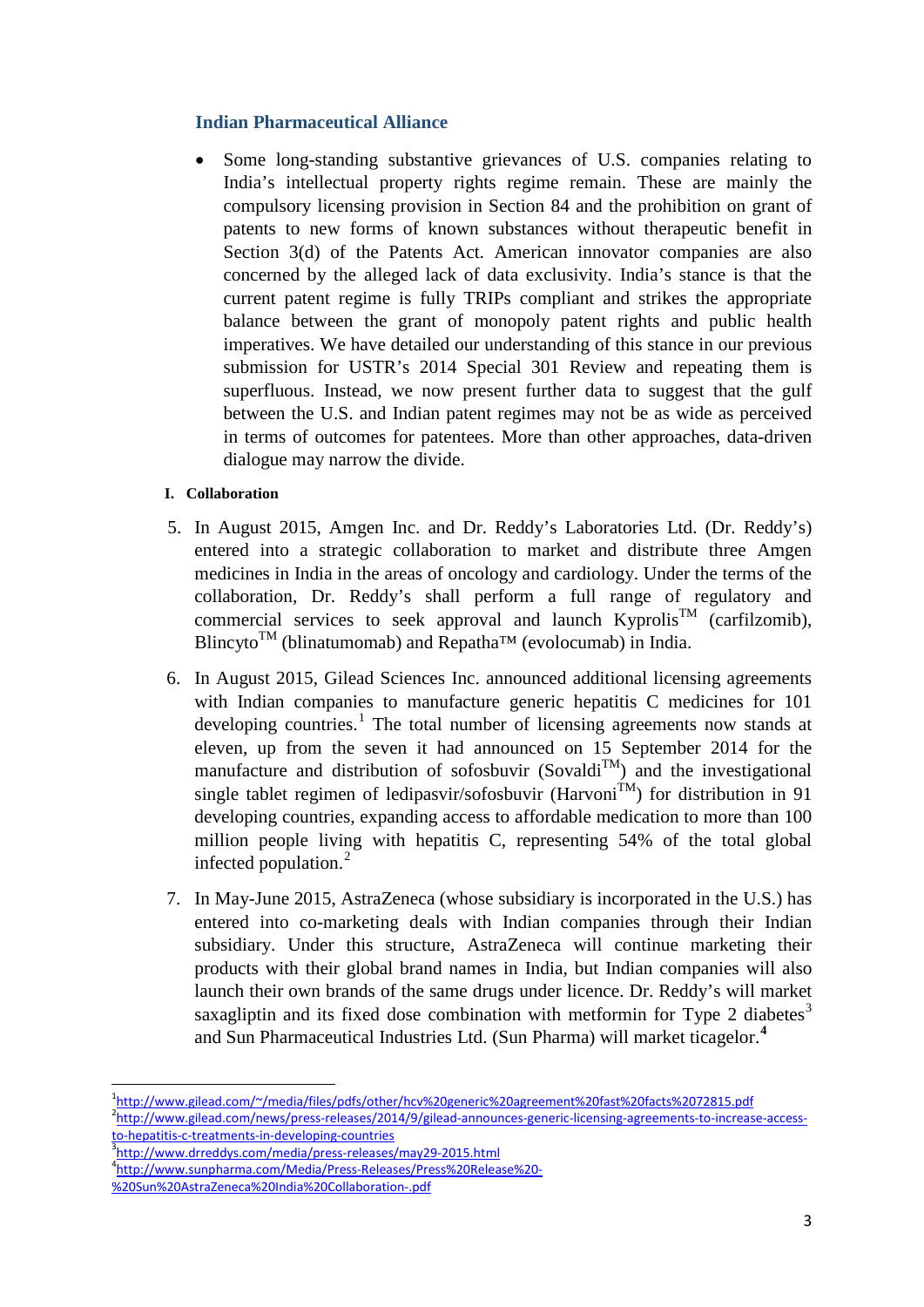A similar deal has been struck by Boehringer Ingelheim (whose subsidiary is incorporated in the U.S.) with Lupin Ltd. for linagliptin and its combination with metformin in October  $2015<sup>5</sup>$  $2015<sup>5</sup>$  $2015<sup>5</sup>$ 

- 8. In a particularly significant development in September 2014, Merck & Co., Inc. (Merck) and Sun Pharma announced an exclusive worldwide licensing agreement for tildrakizumab, Merck's investigational therapeutic antibody candidate for the treatment of chronic plaque psoriasis, a skin ailment. Under terms of the agreement, Sun Pharma will acquire worldwide rights to tildrakizumab for use in all human indications from Merck for an upfront payment of U.S. \$80 million. Merck will continue all clinical development and regulatory activities, which will be funded by Sun Pharma. <sup>[6](#page-3-1)</sup>The drug is currently under development.
- 9. The instances above evidence the multiple ways in which individual corporations are collaborating with Indian enterprises to increase their access to the Indian market, and in at least one instance, to the markets of the developing world. The licensing agreement of Sun Pharma with Merck is of particular significance as it is an instance of an Indian company acquiring worldwide rights and funding the development of a significant drug candidate.
- 10. The growth rate of foreign companies in India continues to be lower than Indian companies. However, it has accelerated sharply in 2015 and the gap is closing.

|              | 2013               |        | 2014               |               | 2015               |        |
|--------------|--------------------|--------|--------------------|---------------|--------------------|--------|
|              | <b>Value</b>       | Growth | <b>Value</b>       | Growth        | Value              | Growth |
|              | <b>Rs. Billion</b> | $\%$   | <b>Rs. Billion</b> | $\frac{6}{9}$ | <b>Rs. Billion</b> | $\%$   |
| Foreign      | 188                | 6.3%   | 201                | 6.9%          | 227                | 12.8%  |
| Domestic     | 601                | 11.6%  | 681                | 13.4%         | 789                | 15.8%  |
| <b>Total</b> | 789                | 10.3%  | 882                | 11.8%         | 1016               | 15.1%  |

**Sales Growth of Foreign and Domestic Pharma Companies in India**

Source: IMS Health

Note: Figures are for year ending December. Ranbaxy is considered an Indian company for all the years for the purposes of this analysis. Domestic sales include revenues from products licensed to Indian companies or co-marketed by them under their own brand name.

11. We urge the USTR to take note of these developments that augur well for the innovation-led American pharmaceutical industry to accelerate its growth in India and the developing world.

-<br>5 <http://www.lupinpharmaceuticals.com/14October2015.htm>

<span id="page-3-1"></span><span id="page-3-0"></span><sup>6</sup> [http://www.sunpharma.com/Media/Press-](http://www.sunpharma.com/Media/Press-Releases/Press%20Release%20Licensing%20Agreement%20for%20Tildrakizumab.pdf)

[Releases/Press%20Release%20Licensing%20Agreement%20for%20Tildrakizumab.pdf](http://www.sunpharma.com/Media/Press-Releases/Press%20Release%20Licensing%20Agreement%20for%20Tildrakizumab.pdf)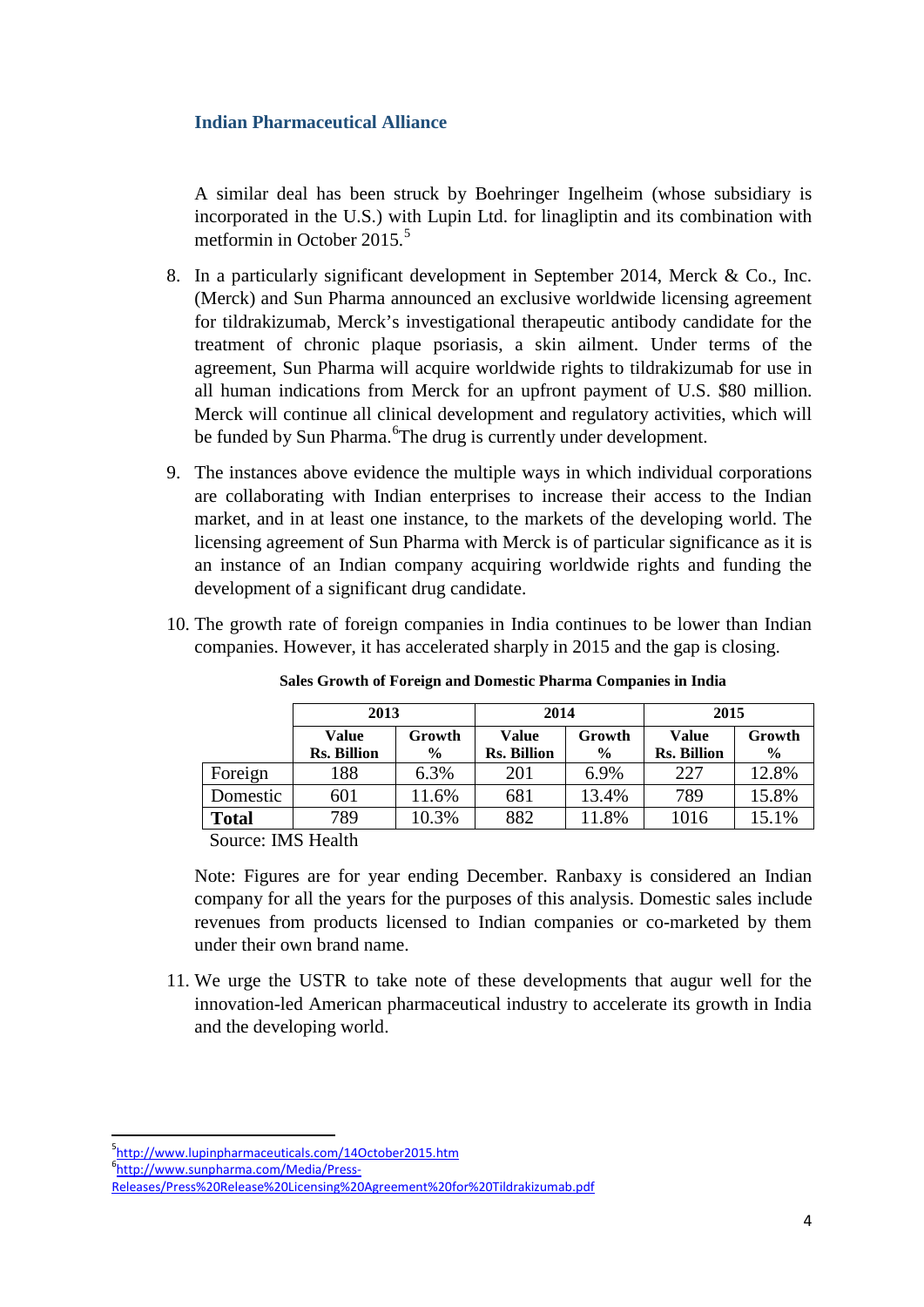## **II. Jobs**

- 12. Apart from commercial and marketing jobs, the Indian pharmaceutical industry is making investments in manufacturing and research facilities in the U.S. and providing employment for skilled technical staff, as evidenced by examples from the membership of the IPA.
- 13. Sun Pharma has nine manufacturing facilities through its subsidiaries three in New Jersey, two in Massachusetts and one each in Pennsylvania, Tennessee, Illinois and Michigan as well as a research center in New York.
- 14. Dr. Reddy's has two manufacturing sites through its subsidiaries one in Louisiana and the other in Tennessee.
- 15. Wockhardt Ltd. has a manufacturing facility at Morton Grove, Illinois.
- 16. Lupin Ltd. opened its new Center of Excellence for Inhalation Research in Coral Springs, Florida in August 2015.<sup>[7](#page-4-0)</sup>
- 17. Admittedly, these are small operations by U.S. standards, but they must be seen in the context of the estimated job gains in the U.S. if India achieves U.S. levels of IP protection. The United States International Trade Commission (USITC) has estimated the likely increase in employment in the U.S., if India provided for TRIPS-Plus IPR at par with the prevalent standard in the U.S. The simulation studies for all U.S. sectors put together indicated "employment gains of less than 10,000 jobs".<sup>[8](#page-4-1)</sup> The pharmaceutical industry would account for some fraction of this.
- 18. It is thus obvious that the net impact on employment in the pharmaceutical industry in the U.S. on account of India's IPR regime is negligible, if at all there is one. We urge the USTR to take this into consideration while assessing the adequacy of IP protection in India for pharmaceuticals.

#### **III. Patent Office Backlog**

19. The backlog of patent applications is of equal concern to Indian and foreign applicants. IPA had noted in its previous submissions to the USTR that the availability of skilled patent examiners was the major hurdle. The Government of India had announced an ambitious plan in July 2013 to recruit 500 patent and design examiners in five years to reduce application pendency from 3-5 years to one year. Action has been taken since then and the number of patents examined has increased sharply from 2013-14, though it is yet to be reflected in disposals (which is the aggregate of patent grants, rejections and abandonments).

<sup>-&</sup>lt;br>7 <http://www.lupinpharmaceuticals.com/7August2015.htm>

<span id="page-4-1"></span><span id="page-4-0"></span><sup>&</sup>lt;sup>8</sup>USITC, Trade, Investment, and Industrial Policies in India: Effects on the U.S. Economy, December 2014 [https://www.usitc.gov/publications/332/pub4501\\_2.pdf,](https://www.usitc.gov/publications/332/pub4501_2.pdf) p 89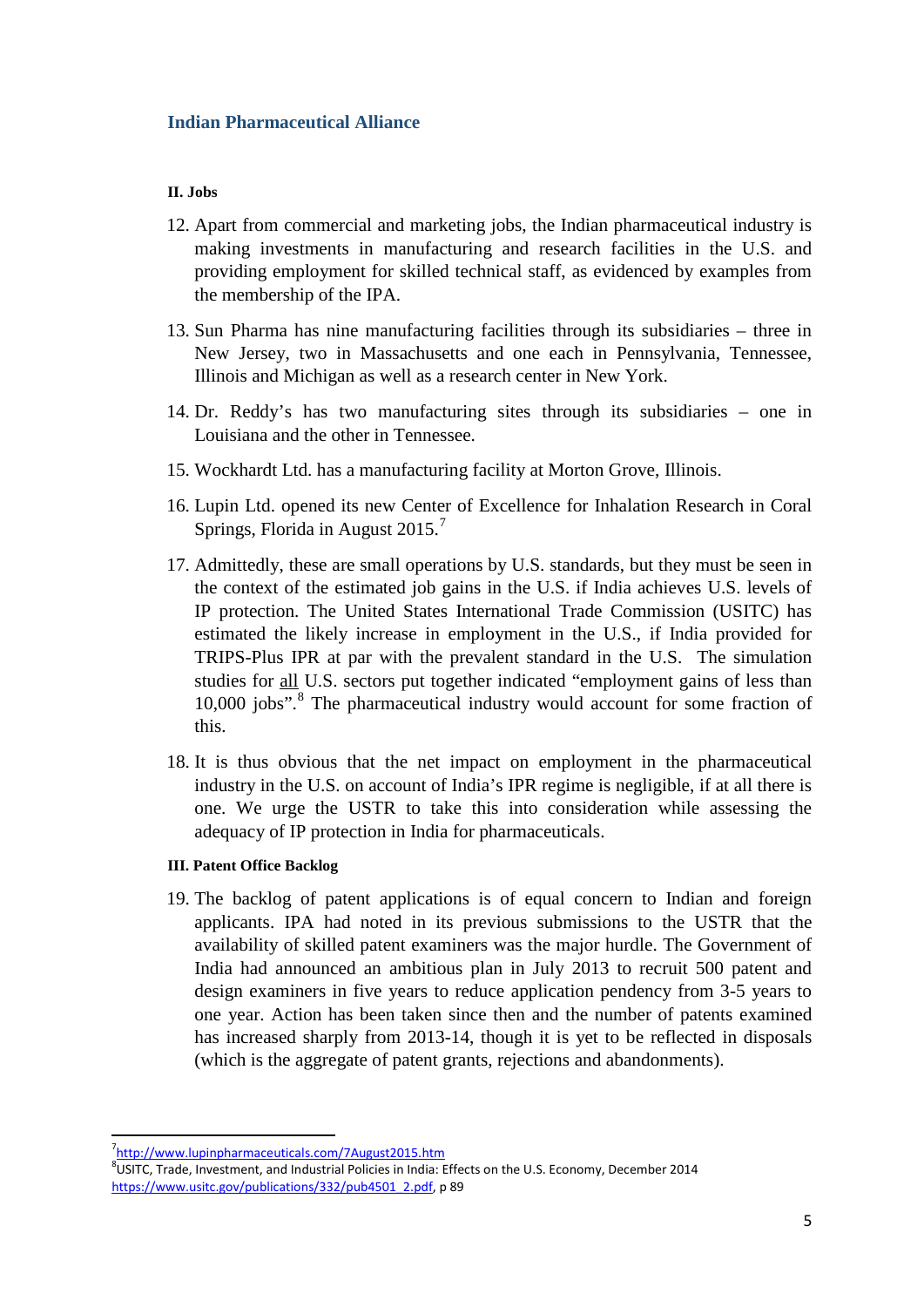|           | 2012-13<br>$(Apr-Mar)$ | 2013-14<br>$(Apr-Mar)$ | 2014-15<br>(Apr-Dec) |
|-----------|------------------------|------------------------|----------------------|
| Filed     | 43674                  | 42950                  | 32269                |
| Examined  | 12268                  | 18306                  | 15525                |
| Grants    | 4126                   | 4225                   | 4817                 |
| Disposals | 9027                   | 11672                  | 9893                 |

**Latest published data on patent applications and disposals[9](#page-5-0)**

- 20. Examiners continue to be regularly recruited. The results of the latest round of recruitment have been declared on 22 January 2016. It is encouraging to note that 114 examiners in disciplines relevant to the pharmaceutical industry have been selected - 73 persons for Chemistry, 24 for Biotechnology and Microbiology, 15 for Biomedical Engineering and 2 for Biochemistry.<sup>[10](#page-5-1)</sup> The process for fast-track recruitment of an additional 263 examiners (in all disciplines) for patents and designs for a contractual period of one year has also commenced in October  $2015^{11}$  $2015^{11}$  $2015^{11}$
- 21. India operationalized the international patent search and examination service in October 2013. As of 31 December 2014, the latest date for which published information is available, the Indian Patent Office had received 538 international applications choosing India as the International Search Authority. Eight applicants chose India as the authority for international preliminary examination.<sup>[12](#page-5-3)</sup> International scrutiny of the work of Indian Patent Office will enable benchmarking its quality against global standards.
- 22. In another positive development in November 2014, the Indian Patent Office (IPO) and the European Patent Office (EPO) signed a Memorandum of Understanding (MOU) in which the "overriding objective is to support the development of the patent system in terms of service delivery and efficiency, particularly by means of technical co-operation and exchange of best practices in areas such as patent examination, administration and information. On this occasion, the EPO and the Indian IPO also signed the first biennial work plan under the MoU."<sup>[13](#page-5-4)</sup>

## **IV. Streamlining Opposition Procedures**

23. Several submissions have been made in the past expressing concern about the provision of pre-and post-grant opposition under Section 25 of the Indian Patents Act. We had responded to this concern in our submission for the 2014 Special 301

<sup>-&</sup>lt;br>9  $9$ Annual report of the Department of Industrial Policy and Promotion, 2014-15,

<span id="page-5-1"></span><span id="page-5-0"></span>[http://dipp.nic.in/English/Publications/Annual\\_Reports/AnnualReport\\_Eng\\_2014-15.pdf,](http://dipp.nic.in/English/Publications/Annual_Reports/AnnualReport_Eng_2014-15.pdf) p 119<br><sup>10</sup>http://npc.online-ap1.com/sectionList <sup>11</sup>https://npc2.online-ap1.com/NPC2-ENG-ADV.pdf

<span id="page-5-4"></span><span id="page-5-3"></span><span id="page-5-2"></span><sup>12&</sup>lt;br>http://dipp.nic.in/English/Publications/Annual\_Reports/AnnualReport\_Eng\_2014-15.pdf, p 114-115<br><sup>13</sup>http://www.epo.org/news-issues/news/2014/20141107.html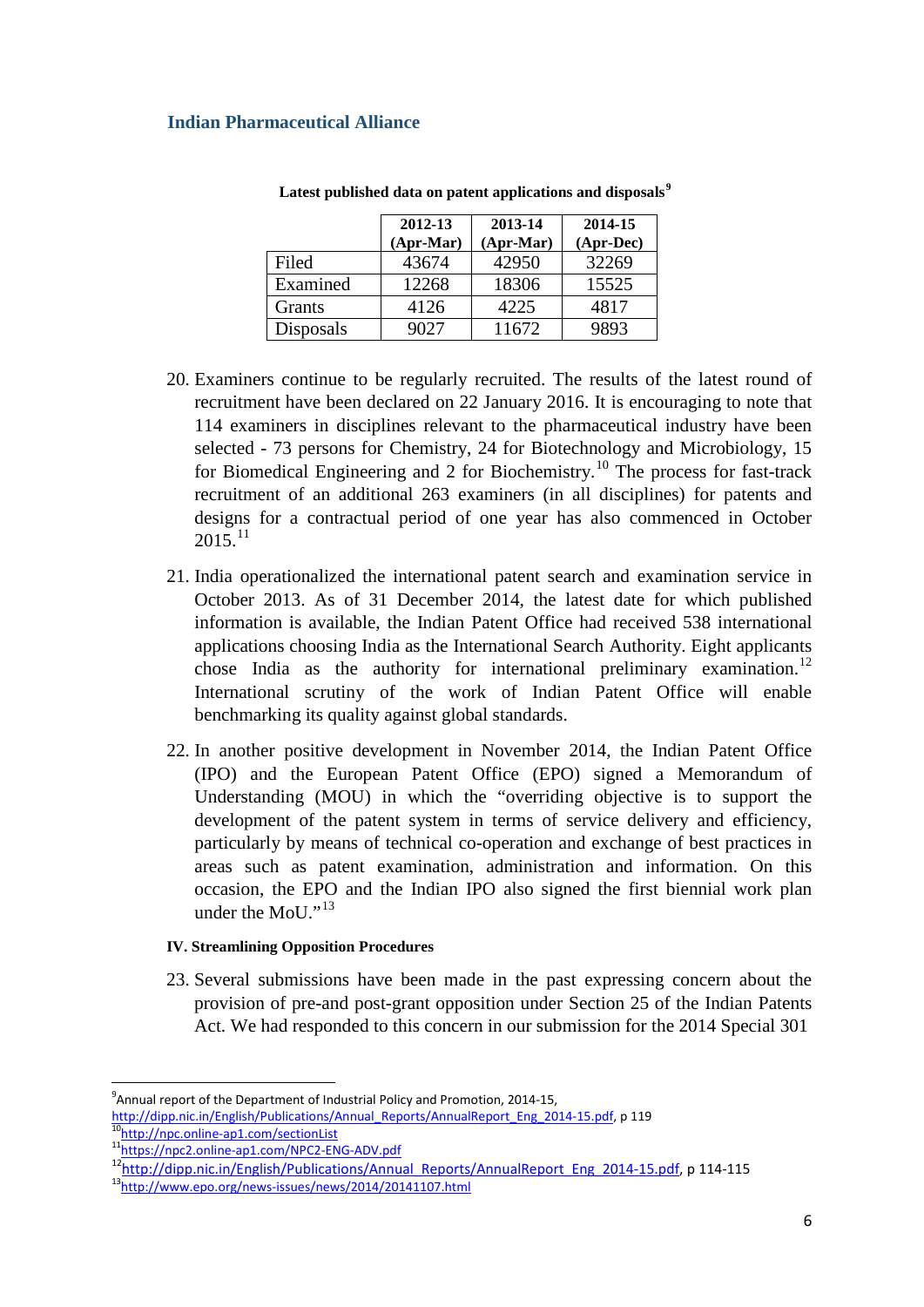Out-of-Cycle Review by pointing out that pre-grant opposition was a longstanding feature of the Patents Act and the compelling considerations for its retention. We had also pointed out that we were not aware of abusive pre- and post-grant oppositions by the same person on the same grounds for the same patent.

- 24. Another potential concern (which has not been pointed out in previous submissions to the USTR) is that there are multiple options to challenge the validity of patent under the Indian Patents Act – by way of post-grant opposition under Section 25(2), revocation proceeding before the Intellectual Property Appellate Board or as a counter-claim in a suit for infringement before a High Court under Section 64. The Supreme Court of India had occasion to consider whether the multiple options available could be pursued. By a judgement of 2 June 2014, the Supreme Court effectively ruled that a person can choose only one option to pursue from among the three to avoid multiple litigations.<sup>[14](#page-6-0)</sup>
- 25. The judgement of the Supreme Court above does not deal with the issue of filing of both pre-and post-grant oppositions by the same party on the same patent. However, the reasoning of the Supreme Court in the case above may have a deterrent effect on such litigation if it is merely abusive.

## **V. Reducing Delays in Litigation**

- 26. The delays in resolution of disputes by the Courts in India is of equal concern to Indian and foreign patentees. Our cursory analysis of the litigation referred to in this and previous submissions to the USTR suggest that there has been speedy disposal of appeals and revision applications (against interlocutory orders). It is possible that suits for infringement take a longer time to resolve. A significant piece of legislation is now in place to address this issue.
- 27. Parliament has enacted The Commercial Courts, Commercial Division and Commercial Appellate Division of High Courts Act, 2015 on 31 December 20[15](#page-6-1).<sup>15</sup> The Act authorizes the setting up of Commercial Courts and Commercial Divisions of High Courts to try suits pertaining to 21 specified categories of disputes where the claim is above Rs. 10 million (nearly \$150,000 at current rates of exchange). Appeals will also be heard by a specialized Commercial Division in the High Court. Intellectual Property is one of the specified categories.
- 28. This is a very significant step aimed at reducing delays and improving administration of justice. It will take some time for the specialized courts to be created and become operational. However, it is likely that the setting up of these courts will considerably speed up the resolution of commercial disputes, including Intellectual Property disputes.

<span id="page-6-0"></span> <sup>14</sup>*Dr.AloysWobben*<sup>v</sup> *Yogesh Mehra*, Civil Appeal No. 6718 Of 2013, Supreme Court of India, particularly para 26, available at <http://supremecourtofindia.nic.in/outtoday/ac671813.pdf>

<span id="page-6-1"></span><sup>15</sup> Available at<http://bombayhighcourt.nic.in/libweb/actc/yearwise/2016/2016.04.pdf>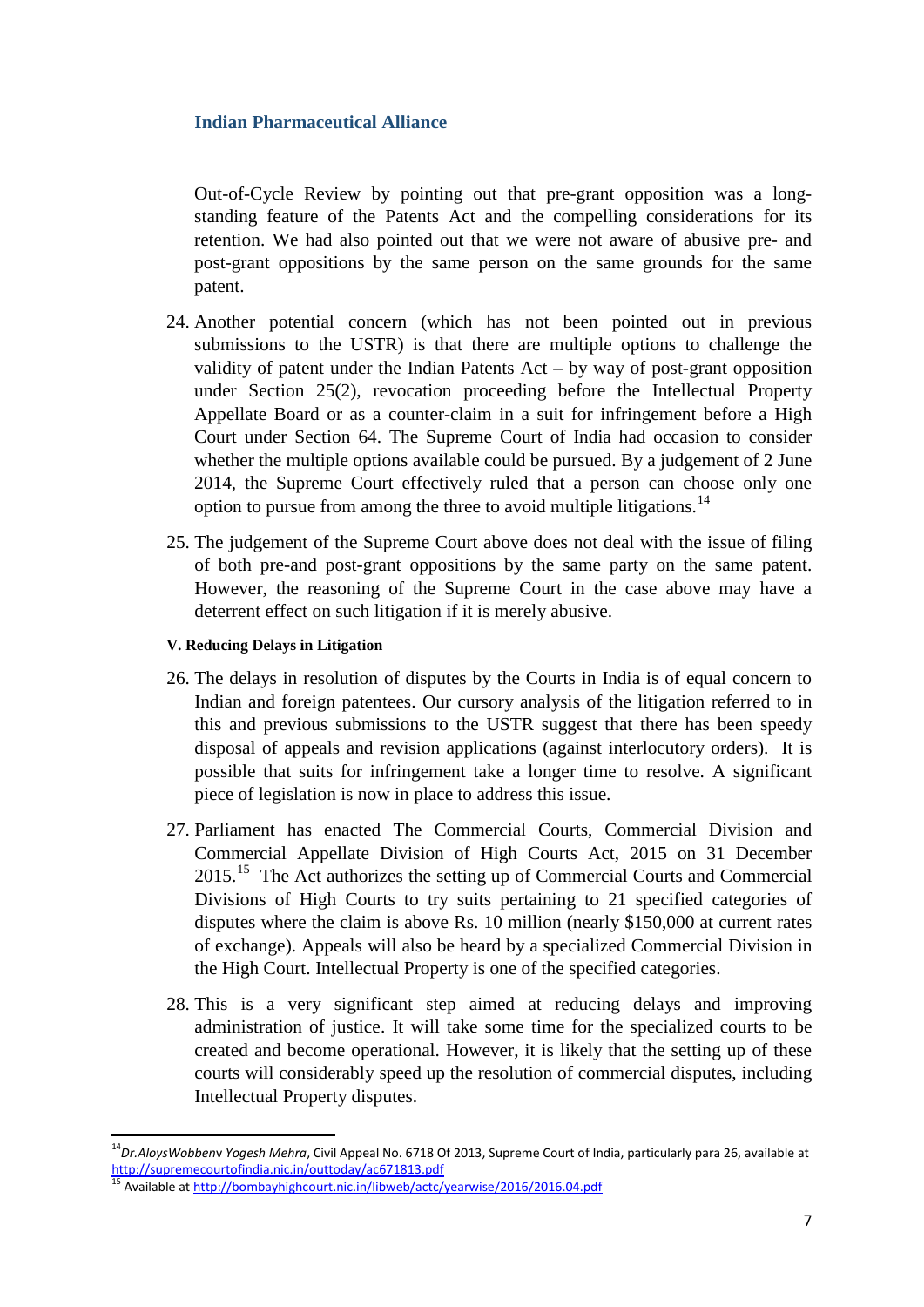#### **VI. Strengthened Judicial Enforcement**

- 29. We had noted in our 2014 Special 301 Out-of-Cycle Review submission in October 2014 that injunctions restraining manufacture and sale had been issued by five different judges of the Delhi High Court in the previous seven months when suits had been instituted by Novartis for infringement, even before the infringement had occurred. Further, between 17 June 2013 and 14 October 2014, six different Judges of the Delhi High Court granted *ex parte* injunctions in eight cases restraining manufacture or sale of sitagliptin (the generic name of Merck's Januvia<sup>TM</sup>) and its combination with metformin.
- 30. More recent instances confirm that injunctions continue to be granted even before infringement has occurred, providing efficacious protection to patentees in appropriate cases. For example, Bristol- Myers Squibb has obtained continuance of injunctions against the launch of a generic version of  $Sprycel^{TM}$  (dasatinib) in June 2015.<sup>[16](#page-7-0)</sup>
- 31. Representations had been made to the USTR in previous reviews expressing apprehension about the course of the dispute between Roche and Cipla relating to erlotinib (Tarceva<sup>TM</sup>). In the first instance, Cipla's counter-claim for revocation of the patent in the suit for infringement was rejected. However, Roche's allegation of infringement was also rejected, and as a consequence, its prayer for an injunction against the manufacture and sale of Cipla's erlotinib was not granted. In November 2015, on appeal, the Delhi High Court has affirmed the dismissal of Cipla's counter-claim of revocation of the patent and disagreed with the trial judge on the question of infringement. In effect, the Delhi High Court has upheld the validity of the patent and confirmed its infringement by Cipla. Attorney's fees were also awarded to Roche and Cipla was directed to render accounts for the determination of damages<sup>[17](#page-7-1)</sup>. Cipla has reportedly appealed to the Supreme Court.
- 32. Another case that had figured in past submissions to the USTR was the dispute between Merck and Glenmark relating to sitagliptin (the generic name of Merck's Januvia<sup>TM</sup>), and its combination with metformin. Merck had sued Glenmark for infringement of its patent protecting sitagliptin and Glenmark had counter-claimed that the patent was invalid. The Delhi High Court has pronounced judgement in October 2015 upholding the validity of the patent in question and has determined that Glenmark had infringed the patent. Glenmark was prohibited from continued infringement and was ordered to pay the costs incurred by Merck for the litigation. No damages were awarded as Merck did not make the claim for it.<sup>[18](#page-7-2)</sup>

<span id="page-7-0"></span> <sup>16</sup>*Bristol-Myers Squibb* <sup>v</sup> *D. Shah*, Delhi High Court, available a[t http://indiankanoon.org/doc/58533709/](http://indiankanoon.org/doc/58533709/) ; *Bristol-Myers Squibb* <sup>v</sup> *J.D. Doshi*, Delhi High Court, available a[t http://indiankanoon.org/doc/29177380/](http://indiankanoon.org/doc/29177380/) <sup>17</sup>*F.Hoffmann-la Roche*v*Cipla*, Delhi High Court, available a[t http://indiankanoon.org/doc/57798471/](http://indiankanoon.org/doc/57798471/)

<span id="page-7-2"></span><span id="page-7-1"></span><sup>18</sup>*Merck* v *Glenmark*, Delhi High Court, available a[t http://lobis.nic.in/ddir/dhc/AKP/judgement/07-10-](http://lobis.nic.in/ddir/dhc/AKP/judgement/07-10-2015/AKP07102015S5862013.pdf) [2015/AKP07102015S5862013.pdf](http://lobis.nic.in/ddir/dhc/AKP/judgement/07-10-2015/AKP07102015S5862013.pdf)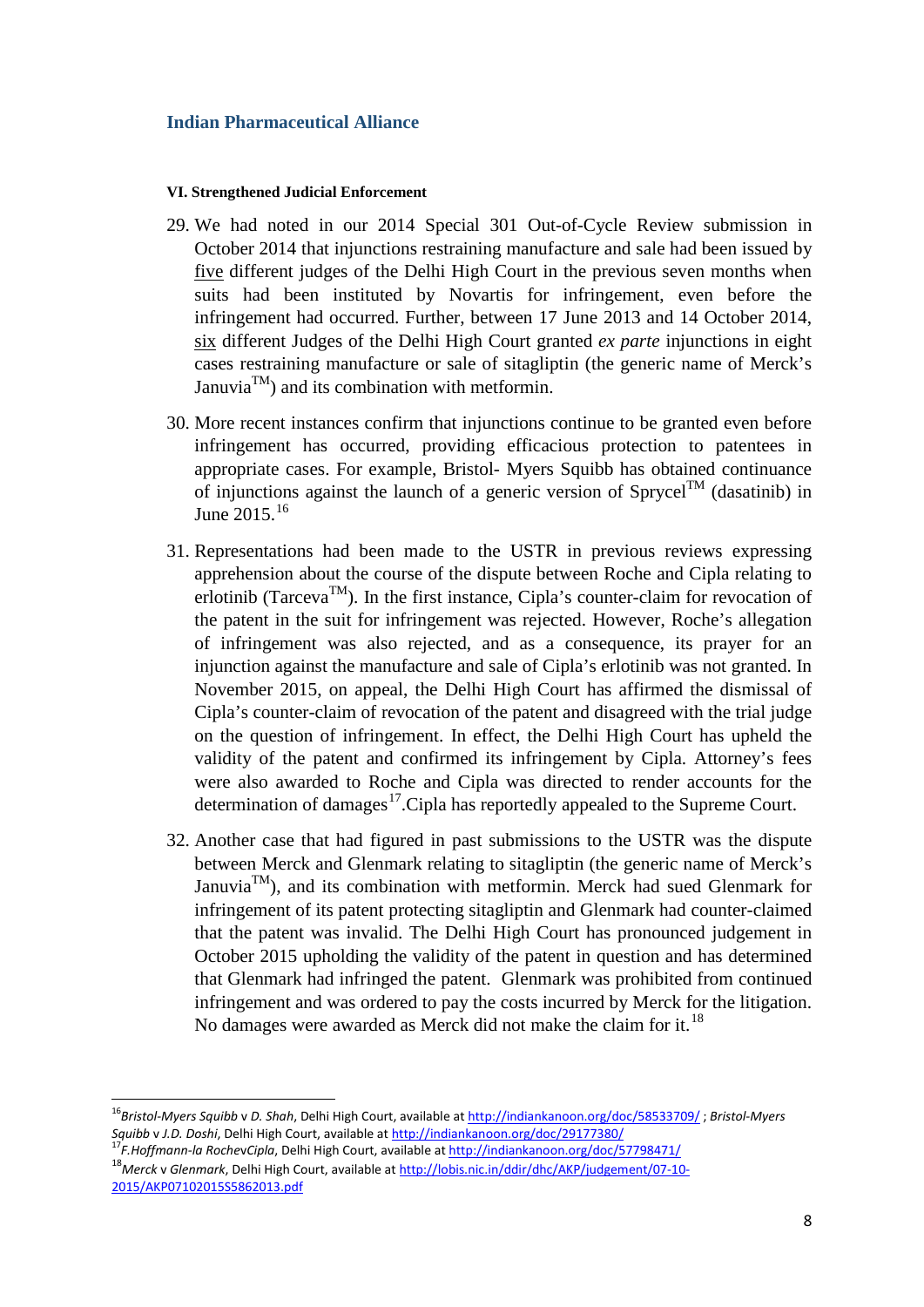- 33. Glenmark's challenge to the validity of the patent was based, in part, that it was obvious. Previous submissions to the USTR had expressed apprehension that Indian courts may incorrectly determine that patents were invalid because of obviousness based on 'hindsight' analysis. The judgement in *Merck* v *Glenmark* serves to allay the apprehension. The judgement rejected the contentions of Glenmark that were deemed to be based on hindsight analysis. The judgement categorically declares that "[h]indsight analysis is not permissible"<sup>[19](#page-8-0)</sup> and cites American jurisprudence in doing so.<sup>[20](#page-8-1)</sup>
- 34. Merck had not obtained an injunction on institution of the suit to prevent Glenmark from infringing its patent (though injunctions were obtained on institution of infringement suits against others) because of the peculiar circumstances of the case briefly alluded to in our 2014 Special 301 Out-of-Cycle Review submission. The Supreme Court had therefore ordered expeditious disposal of the suit. The suit was filed in 2013 and was decided in 2015, despite the time to taken to arrive at a settlement through mediation.

## **VII. Compulsory Licensing**

- 35. Compulsory licenses can be granted in India under Section 84 of the Patents Act, if any one of three conditions obtain: if the reasonable requirements of the public for the patented article are not met, or if the patented article is not available at a reasonably affordable price or if the patent is not worked on a commercial scale in the territory of India. The only compulsory license granted so far is for Bayer's  $Nexavar^{TM}$ .
- 36. In June 2015, Lee Pharma sought a compulsory license for the manufacture and sale of AstraZeneca's Onglyza<sup>TM</sup>(sitagliptin) and Kombiglyze<sup>TM</sup>, its combination with metformin used in the treatment of Type II diabetes alleging that all the three conditions prescribed in Section 84 had been met. After a detailed review of the evidence and an oral hearing, the Controller of Patents determined that Lee Pharma had not been able to substantiate its case and rejected its application on 20 January 2016. $^{21}$  $^{21}$  $^{21}$
- 37. It has been alleged in the past India's compulsory licensing provision is directed at favoring the domestic generic industry. As the rejection of the Lee Pharma application demonstrates, and as the Intellectual Property Appellate Board declared while upholding the grant of the only compulsory license so far (for Bayer's Nexavar<sup>TM</sup>), the grant of a compulsory licence is not to favor any applicant but to implement the law to meet the reasonable requirements of the public at a reasonably affordable price. Moreover, this is done in a transparent manner and is subject to judicial review through an established process.

<span id="page-8-1"></span>

<span id="page-8-0"></span><sup>&</sup>lt;sup>19</sup>*Ibid., para 93*<br><sup>20</sup>*Ibid., para 89*<br><sup>21</sup>Lee Pharma v AstraZeneca, Controller of Patents, available at

<span id="page-8-2"></span>[http://www.ipindia.gov.in/iponew/compulsoryLicense\\_Application\\_20January2016.pdf](http://www.ipindia.gov.in/iponew/compulsoryLicense_Application_20January2016.pdf)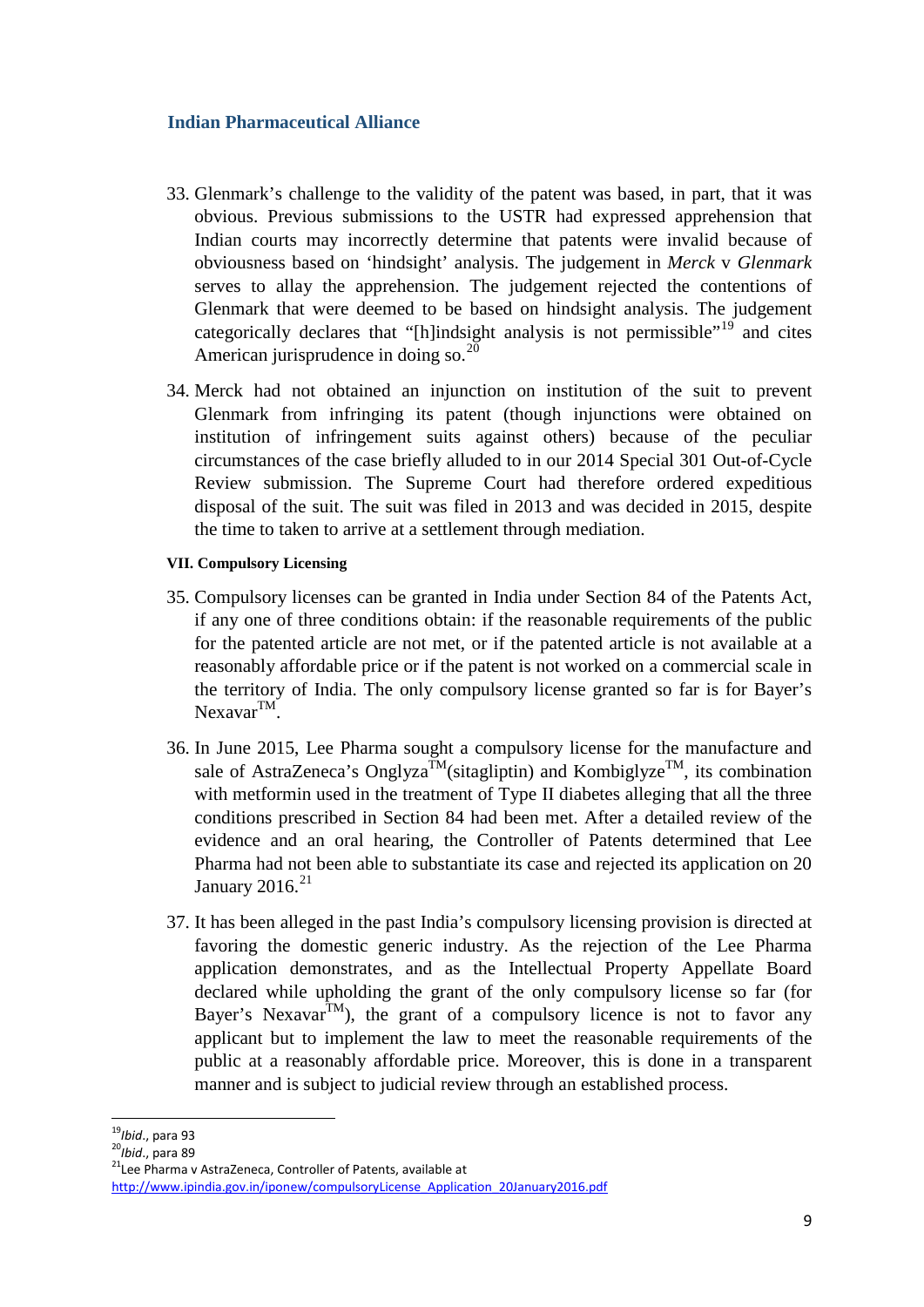## **VIII. Section 3(d)**

- 38. Section 3(d) of the Indian Patents Act is perhaps the most irksome to a section of the pharmaceutical industry in the U.S. For India, it represents a balance between the incentive to innovate and public health. Section 3(d) only prohibits the grant of patents for new forms of known substances that do not enhance efficacy. In other words, India deems it fair and equitable to reward innovation with the grant of a patent for a new and useful discovery which confers a commercially valuable monopoly to a patentee for twenty years. India also seeks to safeguard public health by prohibiting the grant of secondary patents (and extension of monopoly) for an already patented substance without evidence of therapeutic benefit. This allows the entry of affordable generics after the expiry of the primary patent and serves the cause of public health by increasing access in a country like India where most people will find the cost of patented drugs prohibitive.
- 39. We have made extensive submissions to the USTR in the past on this issue and have argued that is TRIPS-compliant in view of the flexibilities contained in the TRIPS Agreement and the Doha Declaration. It would be superfluous to repeat them here. Instead, we propose to show that though the paths of India's Section 3(d) and the Hatch-Waxman provisions of the U.S. are very divergent, the outcomes may not differ that much.
- 40. The point is perhaps best illustrated with the example of Gleevec<sup>TM</sup> of Novartis, the generic name of which is imatinibmesylate. The primary patent was set to expire in the U.S. in July 2015, after reckoning the extensions it received. Novartis however filed a number of secondary patents that sought to extend patent protection till Jun 2022:

#### **Period of Patent Protection in the U.S.**

| Patent No         | <b>Patent Expiry</b> | <b>Patent Term</b> | <b>Pediatric</b> | <b>Patent</b>                |  |  |  |  |  |
|-------------------|----------------------|--------------------|------------------|------------------------------|--|--|--|--|--|
|                   |                      | Extension/         | <b>Extension</b> | <b>Claims</b>                |  |  |  |  |  |
|                   |                      | <b>Adjustment</b>  |                  |                              |  |  |  |  |  |
| Primary patent    |                      |                    |                  |                              |  |  |  |  |  |
| 5521184           | 28 May               | 4 Jan 2015         | 4 Jul 2015       | Imatinib and its salts       |  |  |  |  |  |
|                   | 2013                 |                    |                  |                              |  |  |  |  |  |
| Secondary patents |                      |                    |                  |                              |  |  |  |  |  |
| 6894051           | 16 Jul 2018          | $23$ May           | $23$ Nov         | $\beta$ -crystalline form of |  |  |  |  |  |
|                   |                      | 2019               | 2019             | imatinibmesylate             |  |  |  |  |  |
| 6958335           | 19 Dec               |                    | $19$ Jun         | Treatment of                 |  |  |  |  |  |
|                   | 2021                 |                    | 2022             | gastrointestinal             |  |  |  |  |  |
|                   |                      |                    |                  | stromal tumors               |  |  |  |  |  |
| 7544799/          | 16 Jan 2019          |                    | 16 Jul 2019      | Crystalline form of          |  |  |  |  |  |
| RE43932           |                      |                    |                  | imatinibmesylate             |  |  |  |  |  |
|                   |                      |                    |                  | with non-needle              |  |  |  |  |  |
|                   |                      |                    |                  | shaped crystals              |  |  |  |  |  |

*(Date of first approval: 10 May 2001)*

Source: Orange Book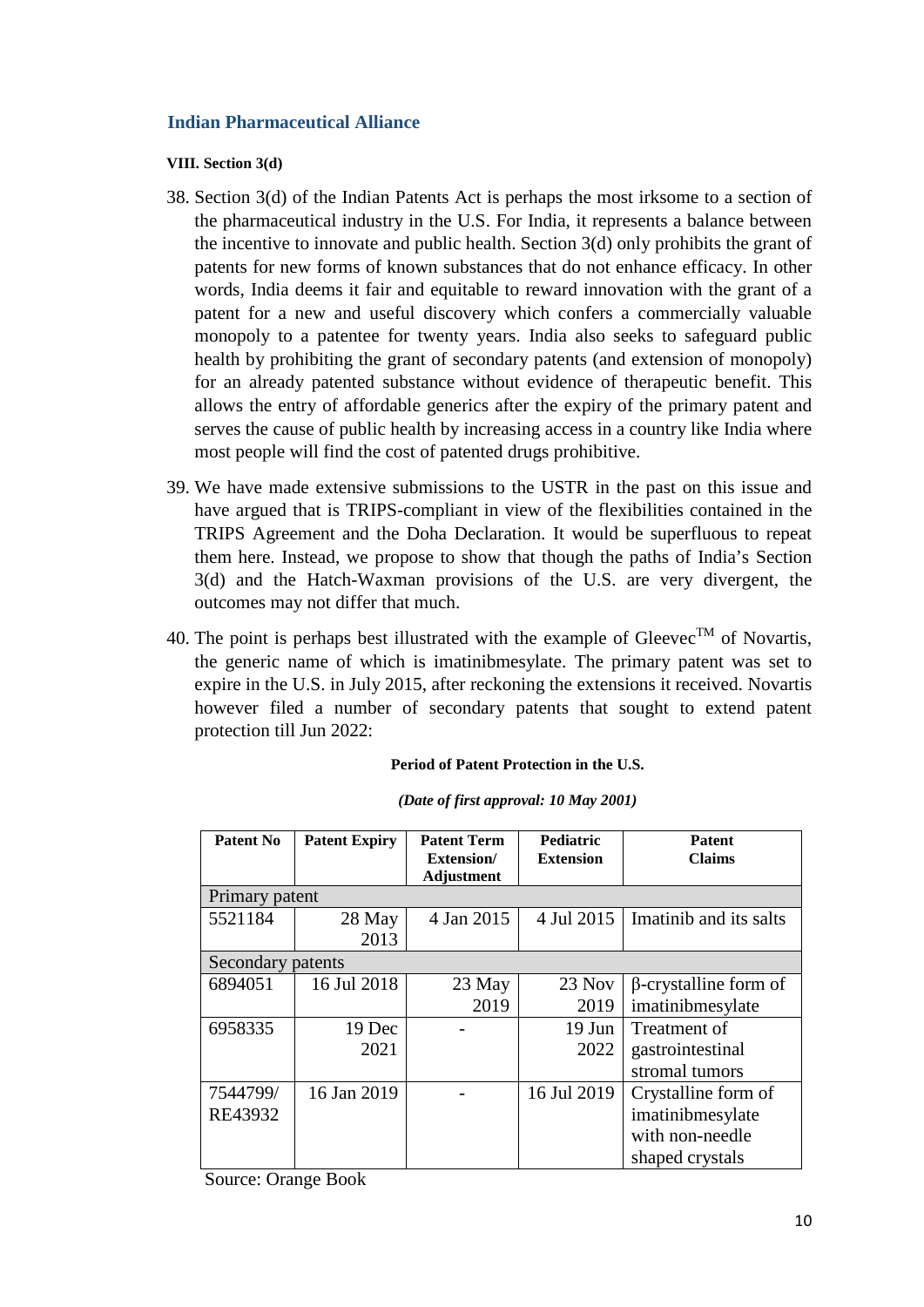- 41. Patent protection was therefore extended by over four years by secondary patents for polymorphic forms of imatinibmesylate (the subject of the rejection under Section 3(d) of India's Patents Act) and a further three years for the use of the product in the treatment of gastrointestinal stromal tumors. (Incidentally, there was no application for a patent for the treatment of gastrointestinal stromal tumors as TRIPS does not require grant of patents for additional new uses and India does not do so). It is easy to see why the further period of monopoly achieved through secondary patents is valuable to Novartis. It was the bestselling drug for Novartis, clocking \$4.7 billion in global sales in  $2015^{22}$  $2015^{22}$  $2015^{22}$ , with about half the sales coming from the U.S. alone.
- 42. The expectation generated by the secondary patents has, however, not been realized. Sun Pharma has introduced its generic version of Gleevec<sup>TM</sup> on 1 February 2016, just seven months after the expiry of the primary patent. How did this happen?
- 43. Sun Pharma was the first to file an Abbreviated New Drug Application (ANDA) for imatinibmesylate with a paragraph IV certification – implying that Sun Pharma believed that the patents so certified were either invalid or non-infringed by their product. The primary patent was not challenged and they proposed to launch the generic after its expiry. While details are not publicly available, it is speculated that the paragraph IV certification was with respect to the two patents for crystalline forms of imatinibmesylate (one of which corresponds to the patent application for the β-crystalline form that was rejected in India under Section  $3(d)$ ). Gleevec<sup>TM</sup> is presently approved for use in ten indications in the U.S., two of which are for the treatment of GIST.<sup>[23](#page-10-1)</sup> Sun Pharma has 'carved out' these indications which are presumably covered by the Novartis secondary patent and one indication which may be subject to orphan drug exclusivity. Their product is approved for use in the remaining seven indications<sup>[24](#page-10-2)</sup> and can be marketed for these.
- 44. Thus the only patent monopoly that remains for Gleevec<sup>TM</sup> is for its use in three indications. The seven-month reprieve form generic competition that Gleevec<sup>TM</sup> obtained was because Novartis and Sun Pharma settled the matter out of court. More generic competition is expected to follow after the 180-day period of exclusivity of Sun Pharma ends.
- 45. It is clear that the outcomefor Gleevec<sup>TM</sup>in the U.S. (which follows the Hatch Waxman Act) and in India (which has Section 3(d), subject to a transparent and established process of judicial review) is not that different.

<span id="page-10-0"></span><sup>&</sup>lt;sup>22</sup>https://www.novartis.com/investors/financial-data/product-sales<br><sup>23</sup>http://www.accessdata.fda.gov/drugsatfda\_docs/label/2015/021588s042lbl.pdf

<span id="page-10-2"></span><span id="page-10-1"></span>[<sup>24</sup>http://www.imatinibrx.com/](http://www.imatinibrx.com/)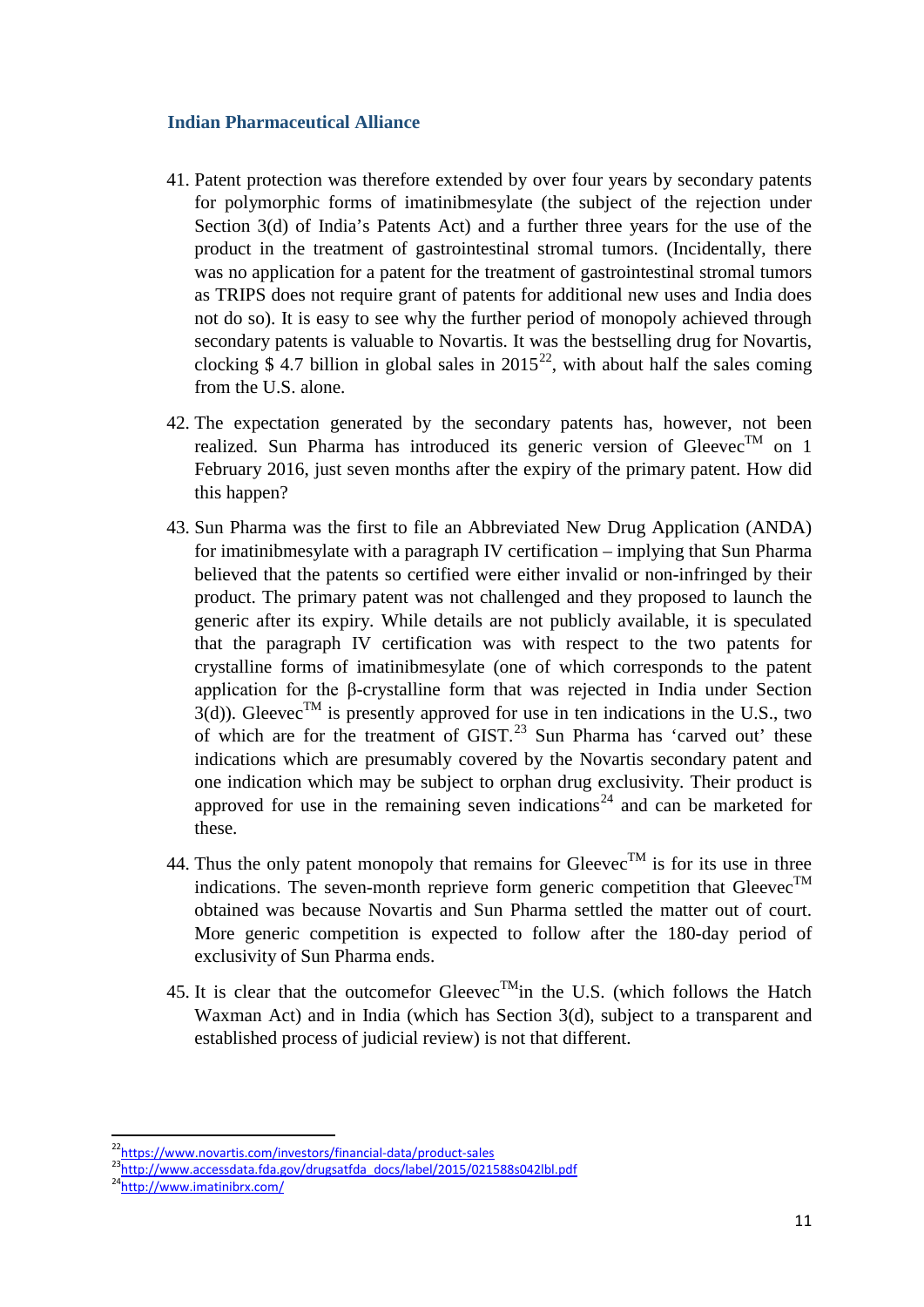- 46. It is also interesting to note that a different route was followed in China, but with a similar outcome. The primary patent for Gleevec<sup>TM</sup> reportedly expired in April 2013 although patents for the crystalline form and the GIST remained in force. Two Chinese companies appear to have received approval to market the generic version of imatinibmesylate by June  $2013<sup>25</sup>$  $2013<sup>25</sup>$  $2013<sup>25</sup>$  One of them, Jiangsu Hansoh Pharmaceutical Co. Ltd. reportedly gained "significant market share". It then challenged the validity of the patent of Novartis in September 2014 for the GIST indications. The Patent Reexamination Board of China held that the patent was invalid on the ground of obviousness in October 2015.<sup>[26](#page-11-1)</sup>
- 47. The question that arises is whether the Gleevec<sup>TM</sup> instance can be generalized. Amy Kapczynski and her colleagues studied the patents of 432 new molecular entities (with at least one patent) approved by the U.S. Food and Drug Administration between 1985 and 2005.<sup>27</sup>Independent 'PIPES' patents (i.e. secondary patents for polymorphs, isomers, prodrugs, esters and salts, without any compound claims, similar to the patents prohibited by Section 3(d) in India) increased from 13% to  $23\%$ ,<sup>[28](#page-11-3)</sup> adding 6.3 years to the patent monopoly on an average for each product.<sup>[29](#page-11-4)</sup> Though secondary patents added significantly to nominal patent life, the actual additional life was limited as they were prone to invalidation or designing-around: $30$

"Secondary patents may be more vulnerable to attack than chemical compound patents, and if they are frequently invalidated or designed around, they will in practice have less effect on market exclusivity than their effects on nominal patent life suggest. There is reason to suspect that this is the case. Although industry groups reject the suggestion that secondary patents are weaker than chemical compound patents, in practice companies that seek such patents often appear to hold this view. Previous empirical work shows that drugs with non-active ingredient patents, particularly those that generate incremental patent life, are much more likely to attract patent challenges in the U.S. A European Commission study of the sector recently concluded that generic litigation ''mainly concerns secondary patents,'' and that generic companies have high success rates in cases involving secondary patents." (Internal citations omitted)

<span id="page-11-0"></span><sup>&</sup>lt;sup>25</sup>http://drugwonks.com/blog/china-moves-on-gleevec<br><sup>26</sup>http<u>://www.twn.my/title2/health.info/2016/hi160101.htm</u>

<span id="page-11-2"></span><span id="page-11-1"></span><sup>&</sup>lt;sup>27</sup> Kapczynski A, Park C, Sampat B (2012) Polymorphs and Prodrugs and Salts (Oh My!): An Empirical Analysis of ''Secondary'' Pharmaceutical Patents. *PLoSONE*,December 2012, Volume 7, Issue 12, p8, available at <http://www.plosone.org/article/info%3Adoi%2F10.1371%2Fjournal.pone.0049470>

<span id="page-11-3"></span><sup>28</sup>*Ibid*. p4, Col 2

<span id="page-11-4"></span><sup>29</sup>*Ibid*. Table 3, p7

<span id="page-11-5"></span><sup>30</sup>*Ibid*. p7, Col 2-p 8, Col 1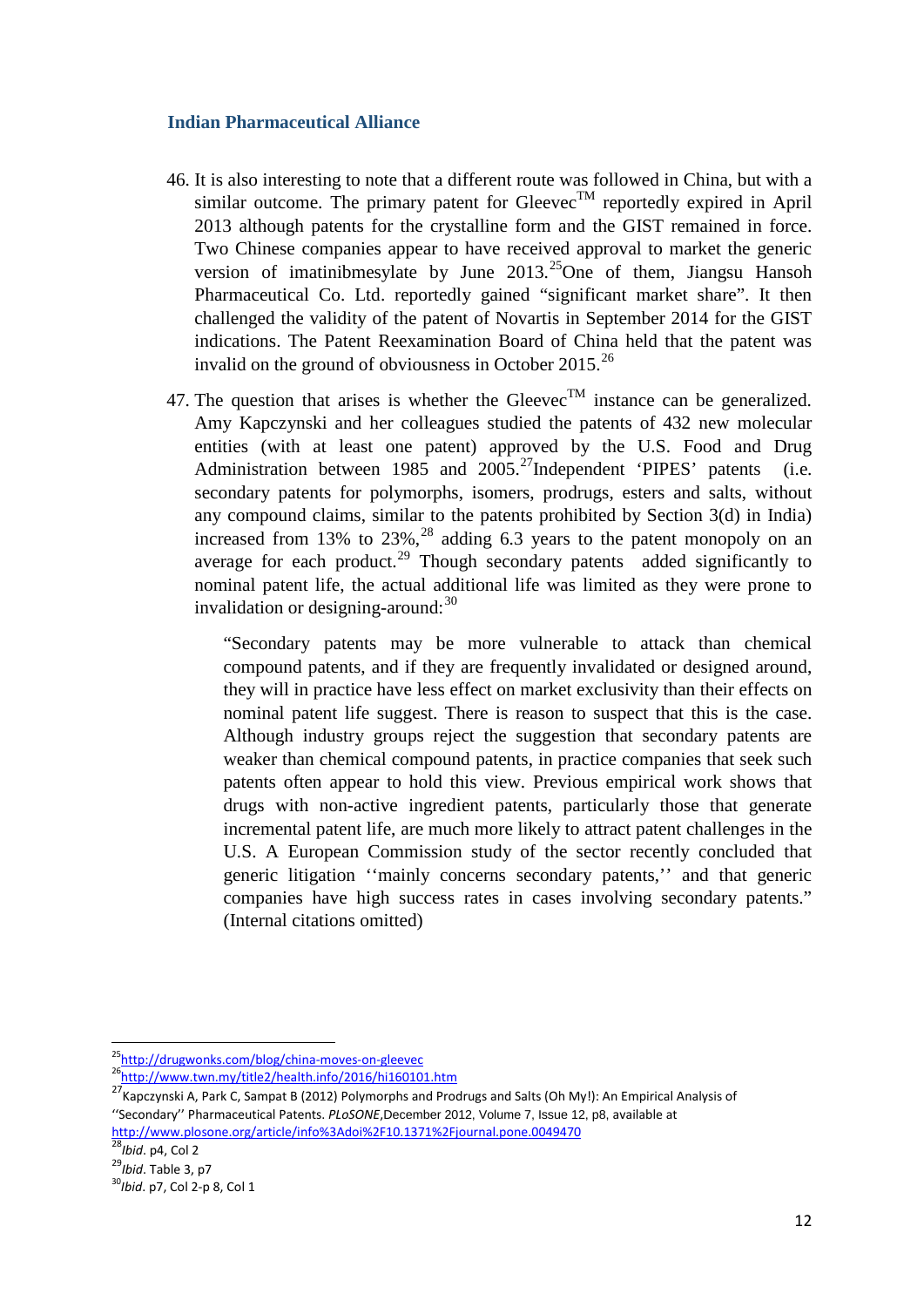48. One of the empirical studies cited by Kapczynski and colleagues studied the new molecular entities that were subjected to generic competition between 2001 and 2010 and concluded that later expiring patents are successfully (and disproportionately) challenged, limiting the effectiveness of 'evergreening' of pharmaceutical patents in the United States. While there are differences in individual cases, overall, there is no significant increase in the average patent life despite the secondary patents:

"The average nominal patent term is 16 years for drugs with first generic entry between 2001 and 2010. By comparison, average effective market life for these drugs is 12 years, not much different than in the previous decade, and greater than in the decade before Hatch–Waxman. Patent challenges are the key driver of the gap between nominal patent term and effective market life."<sup>[31](#page-12-0)</sup> (Internal citation omitted)

49. If secondary patents are often weak and successfully challenged, the question is why they are granted in the first instance. The study provides an answer:

"In drugs, and in other industries, resource-constrained patent examiners at the U.S. Patent and Trademark Office may lack the incentive or capacity to thoroughly assess each of the hundreds of thousands of patent applications they process annually……..In this context, generic patent challenges may reflect society's strongest defense against non-meritorious patents that would harm payers and patients."<sup>[32](#page-12-1)</sup>

50. The legal framework in the United States mitigates the problem of nonmeritorious secondary medicinal patents by providing the incentive of exclusivity to successful generic challengers, but India does not have a comparable provision in its law. Nor is it feasible to have one as India does not have mandatory generic substitution (and the consequent rapid substitution of generics) as in the U.S. to make the incentive meaningful. Section 3(d) in India's Patents Act provides an alternative. It is perhaps a more efficient way to avoid the grant of weak patents in the first instance and then suffer the burden of litigation to set matters right. Kapczynski*et alsay* it best<sup>[33](#page-12-2)</sup>:

"Even if secondary patents are perceived (and perceived correctly) as more vulnerable than chemical compound patents, this does not mean that they are without meaningful effects. A patent that is ultimately invalidated could still yield substantial benefits for an originator company. Patent litigation in the pharmaceutical industry is notoriously risky and resource intensive, and becomes more so where more patents and claims are involved. This reduces

<span id="page-12-0"></span> <sup>31</sup>Hemphill S, Sampat BN. Evergreening, Patent Challenges, and Effective Market Life in Pharmaceuticals. *Journal of Health Economics*, 2012, 31(2): 327–339 p 336, Col 2<br><sup>32</sup>Kapczynski*et al.* p 337, Col 1.<br><sup>33</sup>*Ibid.*p8

<span id="page-12-2"></span><span id="page-12-1"></span>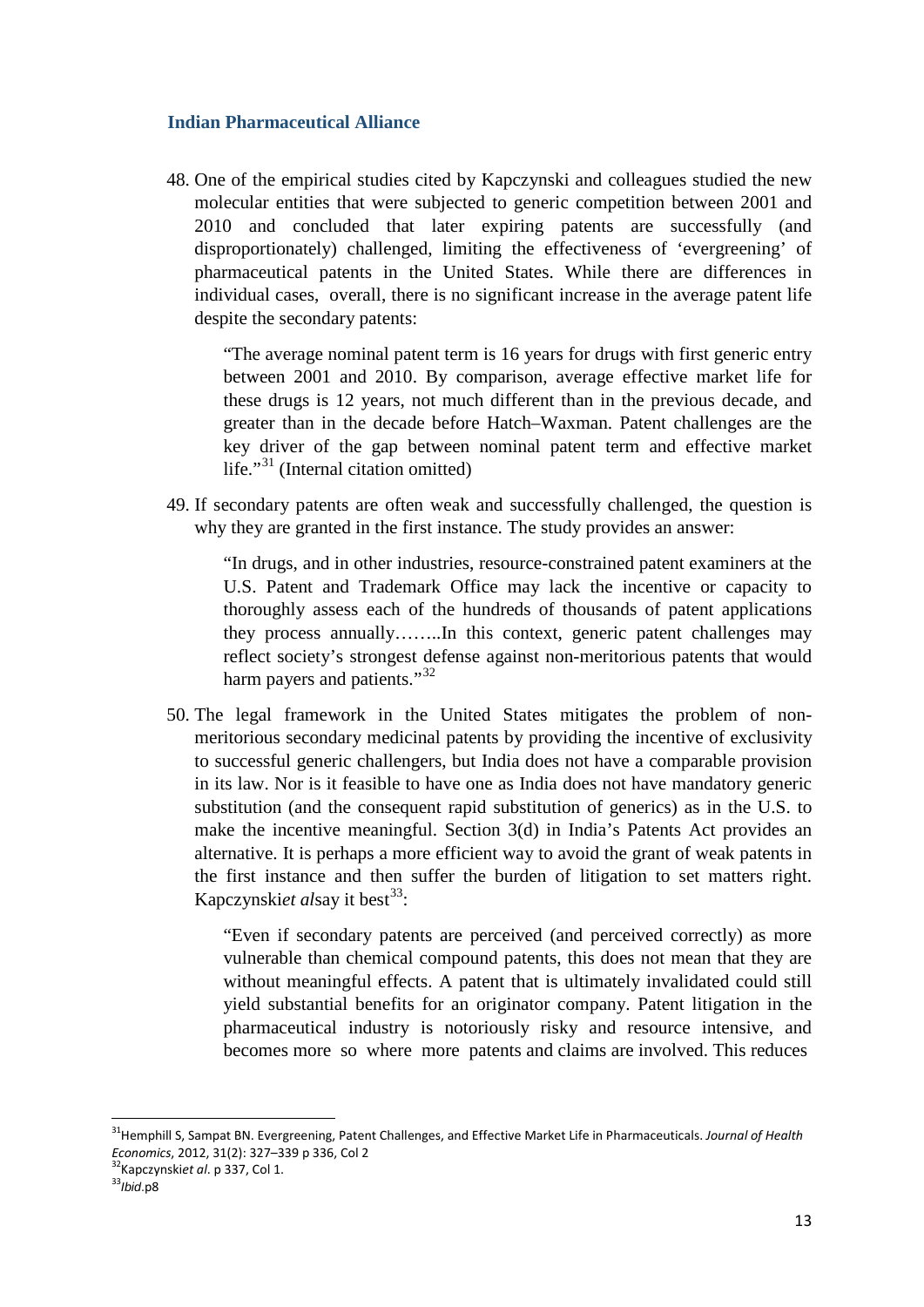the potential pool of competitors to those with the resources to wage multiyear patent battles. Such litigation may take several years to resolve (the European Commission estimates almost three years for an average case) and in the U.S. a secondary patent may provide the basis for an automatic 30 month stay on generic approval under the Hatch-Waxman Act. This again comports with anecdotal reports from the industry, such as this one expressed by a pharmaceutical executive from an originator company: ''Secondary patents will not stop generic competition indefinitely but may delay generics for a number of years, at best protecting the originator's revenue for a period of time''. It is possible that even a weak secondary patent that is invalidated after litigation could produce years of valuable exclusivity, though this is ultimately an empirical question.

Furthermore, litigation as a means to invalidate weak secondary patents is a far less plausible policy outcome in countries without robust incentives for generics to undertake the expense of challenging these patents. Insofar as the policy response to the rise of secondary patents relies on litigation and rigorous patent examinations as a means to ensure that only truly inventive secondary patents issue, resource-limited settings are likely to be at a substantial disadvantage. This may help to explain why countries like India have sought to adopt clear statutory bars on certain types of secondary patent claims…." (Internal citations omitted)

51. The USTR noted as follows in its 2015 Special 301 Report:<sup>[34](#page-13-0)</sup>

The United States continues to have concerns that Section 3(d) of India's Patents Act, as interpreted, may have the effect of limiting the patentability of potentially beneficial innovations. Such innovations could include drugs with fewer side effects, decreased toxicity, improved delivery systems, or temperature or storage stability. In practice, India has already applied this standard to deny patent protections to potentially beneficial innovations, some of which enjoy patent protection in multiple other jurisdictions.

<span id="page-13-0"></span>52. As far as we are aware, there is no authoritative judicial determination as yet that fewer side effects and decreased toxicity are not attributes of efficacy; nor are we aware of a patent application being rejected on this basis. As far as improved delivery systems, or temperature or storage stability (or other advantages of this kind, such as improved manufacturability) of known substances are concerned, Section 3(d) will prohibit grant of patents to the same substances in the absence of a showing of enhancement of efficacy. This does not mean that all patents for such innovations are denied. Novel and inventive processes to manufacture substances with improved properties are patentable. This is reasonable as the innovation is not in the substance itself as in general, it is in the process to manufacture it.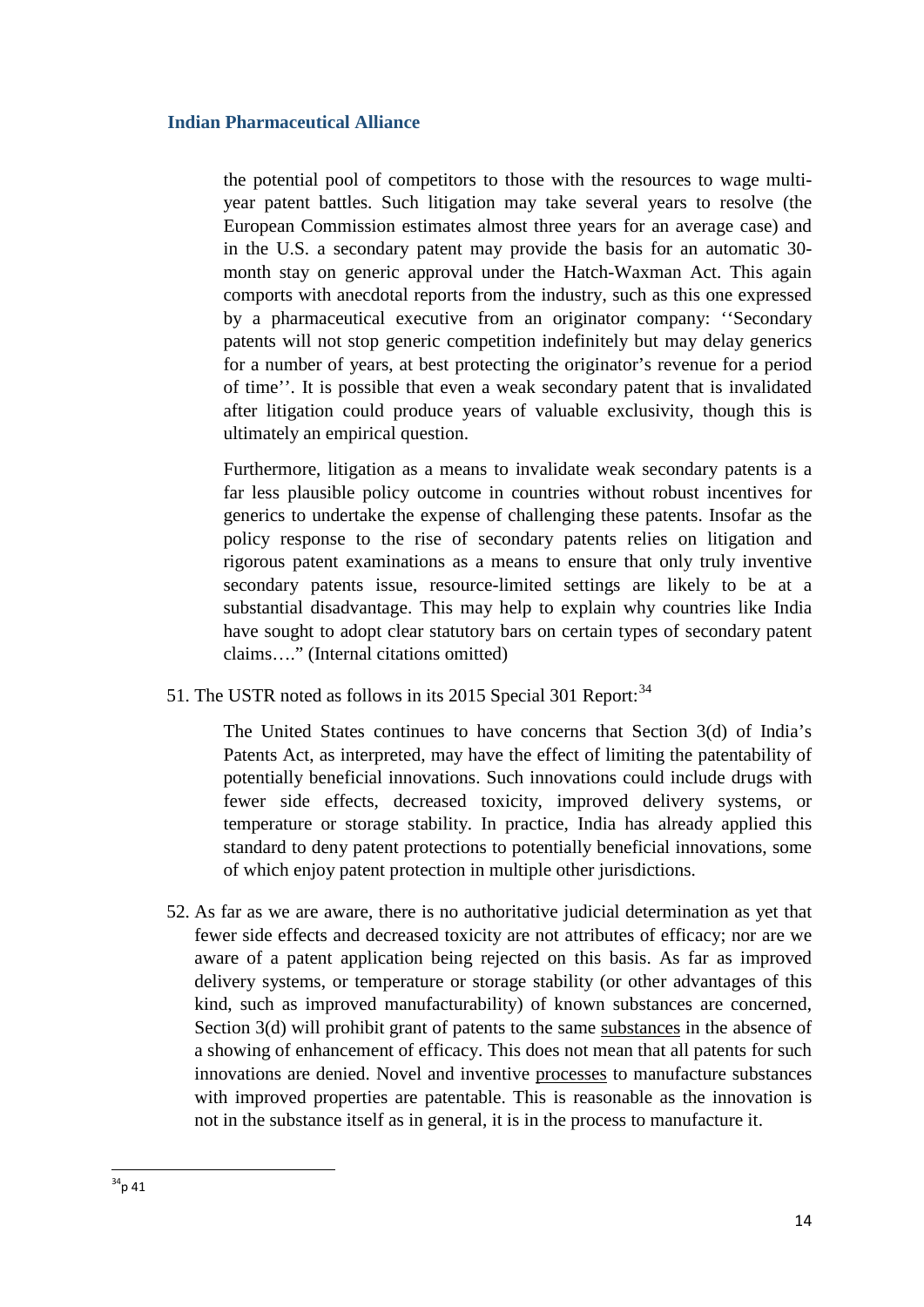53. We have argued in earlier submissions that Section 3(d) is TRIPS-compliant. We have now shown that, in practice, the mere grant of a secondary patent of the kind that is prohibited by Section 3(d) does not necessarily translate into increased patent protection even in the U.S. Litigation, as provided for in the Hatch Waxman Act, is one path to protect against non-meritorious patents; Section 3(d) is another. We therefore respectfully urge the USTR to revisit earlier assessments of the implications and impact of Section 3(d).

#### **IX. Concluding Comments**

- 54. We submit that there has been considerable progress on the intellectual property front in the last year. The Patent Office continues to be strengthened to facilitate the efficient grant of patents. Judicial enforcement of patent rights have been strengthened with many injunctions restraining infringement being granted, even before it has occurred. There is reason to believe that apprehensions relating to abusive opposition procedures, incorrect application of 'hindsight' analysis to invalidate patents, compulsory licensing and the consequences of Section 3(d) have been significantly allayed.
- 55. There are only two other substantive issues of possible concern to some in the U.S. pharmaceutical industry that appear to remain: data exclusivity and 'patent linkage'. We have previously made extensive submissions in the past detailing the basis for India's stance against data exclusivity. Additionally, there is no estimate of the consequent harm – actual or potential - to the U.S. pharmaceutical industry that has been provided to the USTR. We have also made detailed submissions on the infeasible administrative burden that a patent-linkage system would impose in the context of the Indian system, as well as the significant welfare costs that would follow if the availability of generics is delayed by patents that are eventually found to be invalid or non-infringed.
- 56. At the same time, there is a noticeable increase in fair and equitable access to the Indian market for the U.S. pharmaceutical industry, as evidenced by the spurt in rate of revenue growth of foreign companies in India in 2015 and the instances of licensing and co-marketing deals that are being struck between U.S. and Indian enterprises for new and innovative medicines.
- 57. Both these trends the strengthening of protection of IPR in India and accelerating the momentum of commercial engagement between the U.S. and Indian pharmaceutical industry - call for building consensus on the issues that remain. Data-driven analysis and debate, rather than other means, appears to us to be the preferable approach.